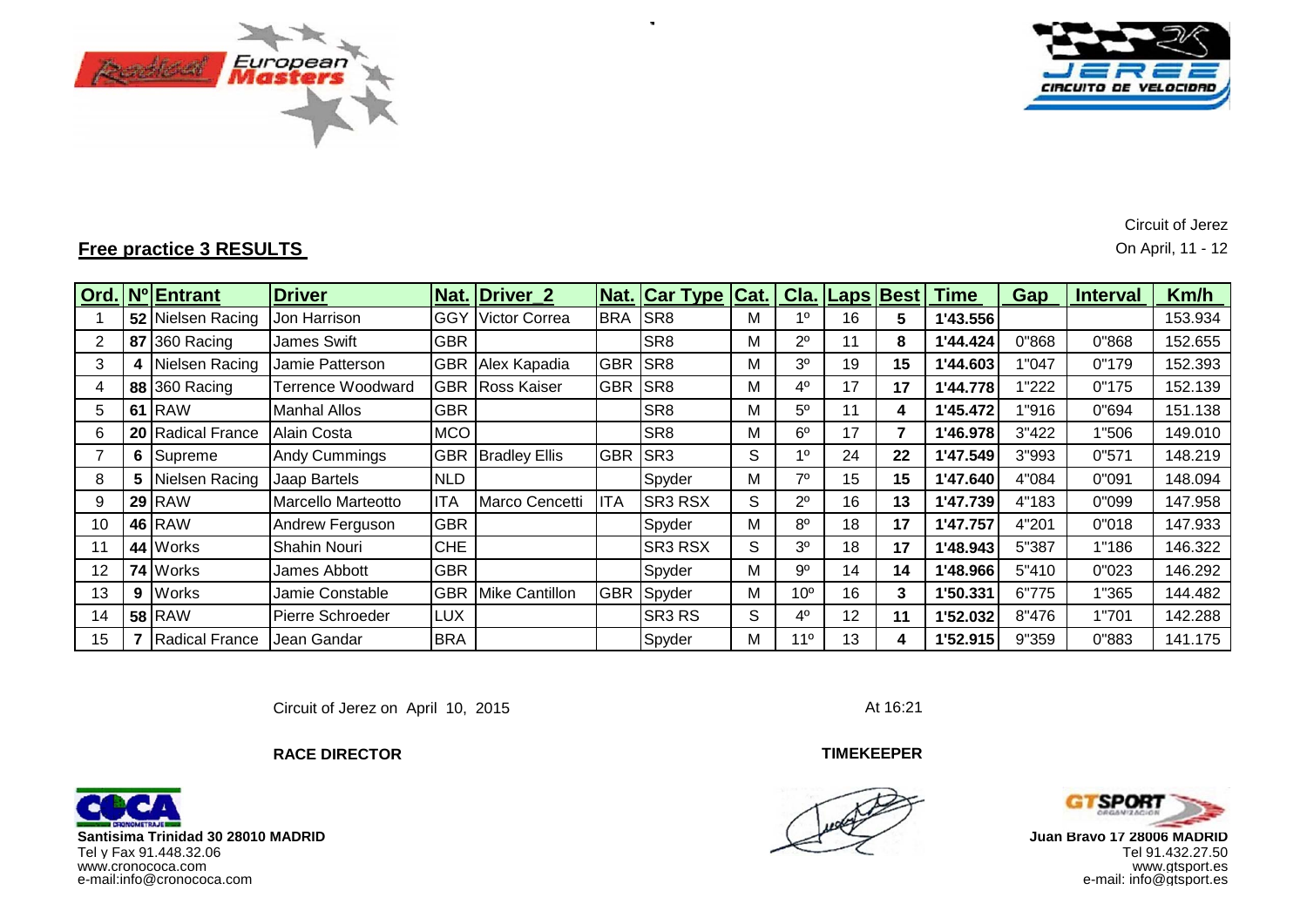



**LAP ANALYSIS Free practice 3** 

**On April, 11 - 12**

| <b>Number</b>              |                      | 4                    |              |                      | 5                    |              |                      | 6                    |              |                      | 7                    |              |                      | 9                    |              |                      | 20                   |                |
|----------------------------|----------------------|----------------------|--------------|----------------------|----------------------|--------------|----------------------|----------------------|--------------|----------------------|----------------------|--------------|----------------------|----------------------|--------------|----------------------|----------------------|----------------|
| Lap                        | <b>Lap Time</b>      | <b>Partial</b>       | <b>Speed</b> | <b>Lap Time</b>      | Partial              | <b>Speed</b> | <b>Lap Time</b>      | <b>Partial</b>       | <b>Speed</b> | <b>Lap Time</b>      | <b>Partial</b>       | <b>Speed</b> | <b>Lap Time</b>      | <b>Partial</b>       | <b>Speed</b> | <b>Lap Time</b>      | <b>Partial</b>       | <b>Speed</b>   |
| $1^a - 1$                  | 0'56.005             | 0'56.005             |              | 1'00.701             | 1'00.701             |              | 0'47.902             | 0'47.902             |              | 1'02.986             | 1'02.986             | 183.987      | 0'54.626             | 0'54.626             |              | 1'02.124             | 1'02.124             |                |
| $1^a - 2$                  | 1'30.361             | 0'34.356             |              | 1'36.355             | 0'35.654             |              | 1'19.140             | 0'31.238             |              | 1'39.849             | 0'36.863             |              | 1'28.867             | 0'34.241             |              | 1'40.677             | 0'38.553             |                |
| $1^a - 3$                  | 2'10.583             | 0'40.222             |              | 2'19.813             | 0'43.458             |              | 1'57.010             | 0'37.870             |              | 2'21.941             | 0'42.092             |              | 2'07.835             | 0'38.968             |              | 2'23.504             | 0'42.827             |                |
| $2^a - 1$                  | 0'42.165             | 0'42.165             |              | 0'46.262             | 0'46.262             |              | 0'43.351             | 0'43.351             |              | 0'47.651             | 0'47.651             | 203.774      | 0'43.062             | 0'43.062             |              | 0'43.144             | 0'43.144             | 230.770        |
| $2^a - 2$<br>$2^a - 3$     | 1'12.003<br>1'48.332 | 0'29.838<br>0'36.329 |              | 1'18.142<br>1'55.931 | 0'31.880<br>0'37.789 |              | 1'14.203<br>1'51.802 | 0'30.852<br>0'37.599 |              | 1'21.261<br>1'59.926 | 0'33.610<br>0'38.665 |              | 1'13.601<br>1'50.331 | 0'30.539<br>0'36.730 |              | 1'14.143<br>1'51.329 | 0'30.999<br>0'37.186 |                |
| $3^{a} - 1$                | 0'40.990             | 0'40.990             |              | 0'42.527             | 0'42.527             | 225.000      | 0'44.005             | 0'44.005             |              | 0'43.194             | 0'43.194             | 219.960      | 0'42.946             | 0'42.946             |              | 0'42.161             | 0'42.161             | 232.759        |
| $3^a - 2$                  | 1'10.573             | 0'29.583             |              | 1'14.242             | 0'31.715             |              | 1'14.885             | 0'30.880             |              | 1'14.198             | 0'31.004             |              | 1'13.310             | 0'30.364             |              | 1'12.105             | 0'29.944             |                |
| $3^a - 3$                  | 1'50.319             | 0'39.746             |              | 5'31.022             | 4'16.780             | PIT          | 1'52.532             | 0'37.647             |              | 1'52.915             | 0'38.717             |              | 1'50.563             | 0'37.253             |              | 1'48.281             | 0'36.176             |                |
| $4^a - 1$                  | 0'41.112             | 0'41.112             |              | 0'50.674             | 0'50.674             | 203.390      | 0'43.062             | 0'43.062             |              | 0'43.832             | 0'43.832             | 219.960      | 0'42.285             | 0'42.285             |              | 0'41.526             | 0'41.526             | 233.767        |
| $4^a - 2$                  | 1'10.352             | 0'29.240             |              | 1'25.472             | 0'34.798             |              | 1'13.426             | 0'30.364             |              | 1'15.075             | 0'31.243             |              | 1'12.855             | 0'30.570             |              | 1'11.309             | 0'29.783             |                |
| $4^a - 3$                  | 1'46.405             | 0'36.053             |              | 2'03.841             | 0'38.369             |              | 1'50.616             | 0'37.190             |              | 1'53.422             | 0'38.347             |              | 2'00.942             | 0'48.087             |              | 1'47.249             | 0'35.940             |                |
| $5^a - 1$<br>$5^a - 2$     | 0'40.807<br>1'10.009 | 0'40.807<br>0'29.202 | 238.411      | 0'43.001<br>1'14.023 | 0'43.001<br>0'31.022 | 219.067      | 0'42.789<br>1'12.871 | 0'42.789<br>0'30.082 |              | 0'44.087<br>1'19.200 | 0'44.087<br>0'35.113 | 212.599      | 0'43.022<br>1'13.801 | 0'43.022<br>0'30.779 |              | 0'41.525<br>1'12.170 | 0'41.525<br>0'30.645 | 233.767        |
| $5^a - 3$                  | 1'45.602             | 0'35.593             |              | 1'51.223             | 0'37.200             |              | 1'50.086             | 0'37.215             |              | 4'41.671             | 3'22.471             | PIT          | 6'38.099             | 5'24.298             | PIT          | 1'48.367             | 0'36.197             |                |
| $6^a - 1$                  | 0'40.522             | 0'40.522             | 238.939      | 0'42.313             | 0'42.313             | 228.330      | 0'42.980             | 0'42.980             |              | 0'53.725             | 0'53.725             | 215.569      | 0'49.106             | 0'49.106             | 224.067      | 0'41.108             | 0'41.108             | 232.759        |
| $6^a - 2$                  | 1'10.024             | 0'29.502             |              | 1'12.781             | 0'30.468             |              | 1'13.241             | 0'30.261             |              | 1'26.610             | 0'32.885             |              | 1'20.684             | 0'31.578             |              | 1'11.025             | 0'29.917             |                |
| $6^a - 3$                  | 1'46.197             | 0'36.173             |              | 1'50.167             | 0'37.386             |              | 1'50.389             | 0'37.148             |              | 2'04.620             | 0'38.010             |              | 1'57.915             | 0'37.231             |              | 1'46.978             | 0'35.953             |                |
| $7^a - 1$                  | 0'43.328             | 0'43.328             | 235.295      | 0'42.143             | 0'42.143             | 224.533      | 0'42.781             | 0'42.781             |              | 0'43.719             | 0'43.719             | 220.409      | 0'43.246             | 0'43.246             | 221.766      | 0'46.991             | 0'46.991             | 146.740        |
| $7^a - 2$<br>$7^a - 3$     | 1'14.427<br>1'51.348 | 0'31.099<br>0'36.921 |              | 1'12.572<br>1'50.340 | 0'30.429<br>0'37.768 |              | 1'12.990<br>1'49.661 | 0'30.209<br>0'36.671 |              | 1'15.007<br>1'53.248 | 0'31.288<br>0'38.241 |              | 1'14.722<br>1'51.929 | 0'31.476<br>0'37.207 |              | 1'23.581<br>3'53.105 | 0'36.590<br>2'29.524 | PIT            |
| $8^a - 1$                  | 0'40.981             | 0'40.981             | 237.886      | 0'42.201             | 0'42.201             | 225.942      | 0'42.613             | 0'42.613             | 204.934      | 0'43.489             | 0'43.489             | 219.513      | 0'43.043             | 0'43.043             | 223.141      | 0'49.831             | 0'49.831             | 229.300        |
| $8^a - 2$                  | 1'11.260             | 0'30.279             |              | 1'12.957             | 0'30.756             |              | 1'12.902             | 0'30.289             |              | 1'14.548             | 0'31.059             |              | 1'14.169             | 0'31.126             |              | 1'20.695             | 0'30.864             |                |
| $8^a - 3$                  | 1'47.755             | 0'36.495             |              | 1'50.358             | 0'37.401             |              | 1'49.787             | 0'36.885             |              | 1'53.283             | 0'38.735             |              | 1'51.269             | 0'37.100             |              | 1'57.705             | 0'37.010             |                |
| $9^{a} - 1$                | 0'40.932             | 0'40.932             | 238.411      | 0'43.510             | 0'43.510             | 221.766      | 0'42.891             | 0'42.891             | 205.715      | 0'43.582             | 0'43.582             | 221.312      | 0'43.231             | 0'43.231             | 223.141      | 0'42.321             | 0'42.321             | 231.264        |
| $9a - 2$                   | 1'10.398             | 0'29.466             |              | 1'14.065             | 0'30.555             |              | 1'13.106             | 0'30.215             |              | 1'15.397             | 0'31.815             |              | 1'14.003             | 0'30.772             |              | 1'12.937             | 0'30.616             |                |
| $9^a - 3$                  | 1'46.371             | 0'35.973             |              | 1'51.251             | 0'37.186             |              | 1'50.704             | 0'37.598             |              | 1'53.683             | 0'38.286             |              | 1'51.430             | 0'37.427             |              | 1'49.581             | 0'36.644             |                |
| $10^{a} - 1$<br>$10^a - 2$ | 0'41.763<br>1'12.404 | 0'41.763<br>0'30.641 | 190.813      | 0'42.156<br>1'12.827 | 0'42.156<br>0'30.671 | 227.369      | 0'42.820<br>1'13.139 | 0'42.820<br>0'30.319 | 204.546      | 0'44.423<br>1'15.820 | 0'44.423<br>0'31.397 | 219.960      | 0'43.475<br>1'14.462 | 0'43.475<br>0'30.987 | 220.859      | 0'41.710<br>1'12.261 | 0'41.710<br>0'30.551 | 234.783        |
| $10^a - 3$                 | 5'20.201             | 4'07.797             | PIT          | 1'50.295             | 0'37.468             |              | 1'51.257             | 0'38.118             |              | 1'54.068             | 0'38.248             |              | 1'51.885             | 0'37.423             |              | 1'48.797             | 0'36.536             |                |
| $11a - 1$                  | 0'45.920             | 0'45.920             | 236.324      | 0'42.872             | 0'42.872             | 223.603      | 0'43.156             | 0'43.156             | 203.008      | 0'44.130             | 0'44.130             | 219.960      | 0'42.960             | 0'42.960             | 222.223      | 0'41.506             | 0'41.506             | 234.274        |
| $11a - 2$                  | 1'16.341             | 0'30.421             |              | 1'13.487             | 0'30.615             |              | 1'13.919             | 0'30.763             |              | 1'15.480             | 0'31.350             |              | 1'14.188             | 0'31.228             |              | 1'11.408             | 0'29.902             |                |
| $11a - 3$                  | 1'53.217             | 0'36.876             |              | 1'50.918             | 0'37.431             |              | 2'59.808             | 1'45.889             | PIT          | 1'53.181             | 0'37.701             |              | 1'51.941             | 0'37.753             |              | 1'48.125             | 0'36.717             |                |
| $12a - 1$                  | 0'41.676             | 0'41.676             | 236.324      | 0'42.406             | 0'42.406             | 225.000      | 0'45.372             | 0'45.372             | 204.159      | 0'43.691             | 0'43.691             | 220.409      | 0'43.660             | 0'43.660             | 219.960      | 0'46.232             | 0'46.232             | 231.760        |
| $12^a - 2$<br>$12^a - 3$   | 1'11.031<br>1'47.014 | 0'29.355<br>0'35.983 |              | 1'12.935<br>5'44.812 | 0'30.529<br>4'31.877 | PIT          | 1'15.545<br>1'52.668 | 0'30.173<br>0'37.123 |              | 1'15.457<br>1'54.250 | 0'31.766<br>0'38.793 |              | 1'14.465<br>1'51.885 | 0'30.805<br>0'37.420 |              | 1'17.077<br>1'55.173 | 0'30.845<br>0'38.096 |                |
| $13a - 1$                  | 0'40.523             | 0'40.523             | 234.783      | 0'44.033             | 0'44.033             | 229.300      | 0'42.558             | 0'42.558             | 204.934      | 0'44.037             | 0'44.037             | 214.712      | 0'46.863             | 0'46.863             | 202.248      | 0'42.047             | 0'42.047             | 232.759        |
| $13^a - 2$                 | 1'09.356             | 0'28.833             |              | 1'14.014             | 0'29.981             |              | 1'12.554             | 0'29.996             |              | 1'17.157             | 0'33.120             |              | 1'25.500             | 0'38.637             |              | 1'12.208             | 0'30.161             |                |
| $13^a - 3$                 | 1'44.962             | 0'35.606             |              | 1'50.456             | 0'36.442             |              | 1'49.107             | 0'36.553             |              |                      |                      |              | 2'05.988             | 0'40.488             |              | 1'48.671             | 0'36.463             |                |
| $14a - 1$                  | 0'40.291             | 0'40.291             | 237.363      | 0'41.573             | 0'41.573             | 225.470      | 0'42.652             | 0'42.652             | 201.870      |                      |                      |              | 0'44.986             | 0'44.986             | 223.141      | 0'42.450             | 0'42.450             | 234.274        |
| $14a - 2$                  | 1'09.104             | 0'28.813             |              | 1'11.337             | 0'29.764             |              | 1'17.861             | 0'35.209             |              |                      |                      |              | 1'16.485             | 0'31.499             |              | 1'12.708             | 0'30.258             |                |
| $14^a - 3$<br>$15a - 1$    | 1'44.603<br>0'40.312 | 0'35.499<br>0'40.312 | 235.295      | 1'47.640<br>0'43.431 | 0'36.303<br>0'43.431 | 201.118      | 1'58.998<br>0'42.186 | 0'41.137<br>0'42.186 | 204.546      |                      |                      |              | 1'57.588<br>0'43.244 | 0'41.103<br>0'43.244 | 223.603      | 3'15.759<br>0'46.880 | 2'03.051<br>0'46.880 | PIT<br>230.770 |
| $15^a - 2$                 | 1'09.249             | 0'28.937             |              | 1'14.413             | 0'30.982             |              | 1'11.684             | 0'29.498             |              |                      |                      |              | 1'14.372             | 0'31.128             |              | 1'18.695             | 0'31.815             |                |
| $15^a - 3$                 | 1'44.881             | 0'35.632             |              |                      |                      |              | 1'48.165             | 0'36.481             |              |                      |                      |              | 1'51.871             | 0'37.499             |              | 1'56.459             | 0'37.764             |                |
| $16a - 1$                  | 0'40.829             | 0'40.829             | 236.324      |                      |                      |              | 0'42.152             | 0'42.152             | 203.008      |                      |                      |              | 0'52.225             | 0'52.225             | 147.139      | 0'41.935             | 0'41.935             | 231.760        |
| $16^a - 2$                 | 1'09.765             | 0'28.936             |              |                      |                      |              | 1'11.499             | 0'29.347             |              |                      |                      |              | 1'31.368             | 0'39.143             |              | 1'12.254             | 0'30.319             |                |
| $16^a - 3$<br>$17a - 1$    | 1'45.833<br>0'40.336 | 0'36.068<br>0'40.336 | 237.363      |                      |                      |              | 1'47.818             | 0'36.319             | 203.774      |                      |                      |              |                      |                      |              | 1'48.934             | 0'36.680             | 151.261        |
| $17a - 2$                  | 1'09.067             | 0'28.731             |              |                      |                      |              | 0'42.061<br>1'11.624 | 0'42.061<br>0'29.563 |              |                      |                      |              |                      |                      |              | 0'53.716<br>1'33.571 | 0'53.716<br>0'39.855 |                |
| $17a - 3$                  | 1'46.109             | 0'37.042             |              |                      |                      |              | 1'48.182             | 0'36.558             |              |                      |                      |              |                      |                      |              |                      |                      |                |
| $18a - 1$                  | 0'40.520             | 0'40.520             | 236.843      |                      |                      |              | 0'42.067             | 0'42.067             | 203.774      |                      |                      |              |                      |                      |              |                      |                      |                |
| $18a - 2$                  | 1'09.512             | 0'28.992             |              |                      |                      |              | 1'11.619             | 0'29.552             |              |                      |                      |              |                      |                      |              |                      |                      |                |
| $18a - 3$                  | 1'45.285             | 0'35.773             |              |                      |                      |              | 1'48.073             | 0'36.454             |              |                      |                      |              |                      |                      |              |                      |                      |                |
| $19a - 1$<br>$19a - 2$     | 0'40.617<br>1'10.094 | 0'40.617<br>0'29.477 | 235.295      |                      |                      |              | 0'41.897<br>1'11.279 | 0'41.897<br>0'29.382 | 204.546      |                      |                      |              |                      |                      |              |                      |                      |                |
| $19a - 3$                  |                      |                      |              |                      |                      |              | 1'47.680             | 0'36.401             |              |                      |                      |              |                      |                      |              |                      |                      |                |
| $20^a - 1$                 |                      |                      |              |                      |                      |              | 0'41.883             | 0'41.883             | 204.546      |                      |                      |              |                      |                      |              |                      |                      |                |
| $20^a - 2$                 |                      |                      |              |                      |                      |              | 1'11.373             | 0'29.490             |              |                      |                      |              |                      |                      |              |                      |                      |                |
| $20^a - 3$                 |                      |                      |              |                      |                      |              | 1'47.668             | 0'36.295             |              |                      |                      |              |                      |                      |              |                      |                      |                |
| $21a - 1$                  |                      |                      |              |                      |                      |              | 0'41.842             | 0'41.842             | 205.324      |                      |                      |              |                      |                      |              |                      |                      |                |
| $21^a - 2$<br>$21^a - 3$   |                      |                      |              |                      |                      |              | 1'11.208<br>1'47.549 | 0'29.366<br>0'36.341 |              |                      |                      |              |                      |                      |              |                      |                      |                |
| $22^a - 1$                 |                      |                      |              |                      |                      |              | 0'41.830             | 0'41.830             | 204.934      |                      |                      |              |                      |                      |              |                      |                      |                |
| $22^a - 2$                 |                      |                      |              |                      |                      |              | 1'11.179             | 0'29.349             |              |                      |                      |              |                      |                      |              |                      |                      |                |
| $22^a - 3$                 |                      |                      |              |                      |                      |              | 1'47.666             | 0'36.487             |              |                      |                      |              |                      |                      |              |                      |                      |                |
| $23^a - 1$                 |                      |                      |              |                      |                      |              | 0'42.152             | 0'42.152             | 204.934      |                      |                      |              |                      |                      |              |                      |                      |                |
| $23^a - 2$                 |                      |                      |              |                      |                      |              | 1'11.630             | 0'29.478             |              |                      |                      |              |                      |                      |              |                      |                      |                |
| $23^a - 3$                 |                      |                      |              |                      |                      |              | 1'48.631             | 0'37.001             |              |                      |                      |              |                      |                      |              |                      |                      |                |
|                            | <b>Ideal Lap</b>     |                      |              | <b>Ideal Lap</b>     |                      |              |                      | <b>Ideal Lap</b>     |              |                      | <b>Ideal Lap</b>     |              | <b>Ideal Lap</b>     |                      |              |                      | <b>Ideal Lap</b>     |                |
|                            |                      | 0'40.291 0'40.291    |              |                      | 0'41.573 0'41.573    |              |                      | 0'41.830 0'41.830    |              |                      | 0'43.194 0'43.194    |              |                      | 0'42.285 0'42.285    |              |                      | 0'41.108 0'41.108    |                |

 $\ddot{\phantom{a}}$ 

| <b>Ideal Best Lap</b> |          |  |  |  |  |  |  |  |  |  |
|-----------------------|----------|--|--|--|--|--|--|--|--|--|
| 0'39.824              | 0'39.824 |  |  |  |  |  |  |  |  |  |
| 1'08.406              | 0'28.582 |  |  |  |  |  |  |  |  |  |
| 1'43.430              | 0'35.024 |  |  |  |  |  |  |  |  |  |





1'09.022 0'28.731 1'11.337 0'29.764 1'11.177 0'29.347 1'14.198 0'31.004 1'12.649 0'30.364 1'10.891 0'29.783<br>1'44.521 0'35.499 1'47.640 0'36.343 1'47.472 0'36.295 1'51.899 0'37.701 1'49.379 0'36.730 1'46.831 0'35.940

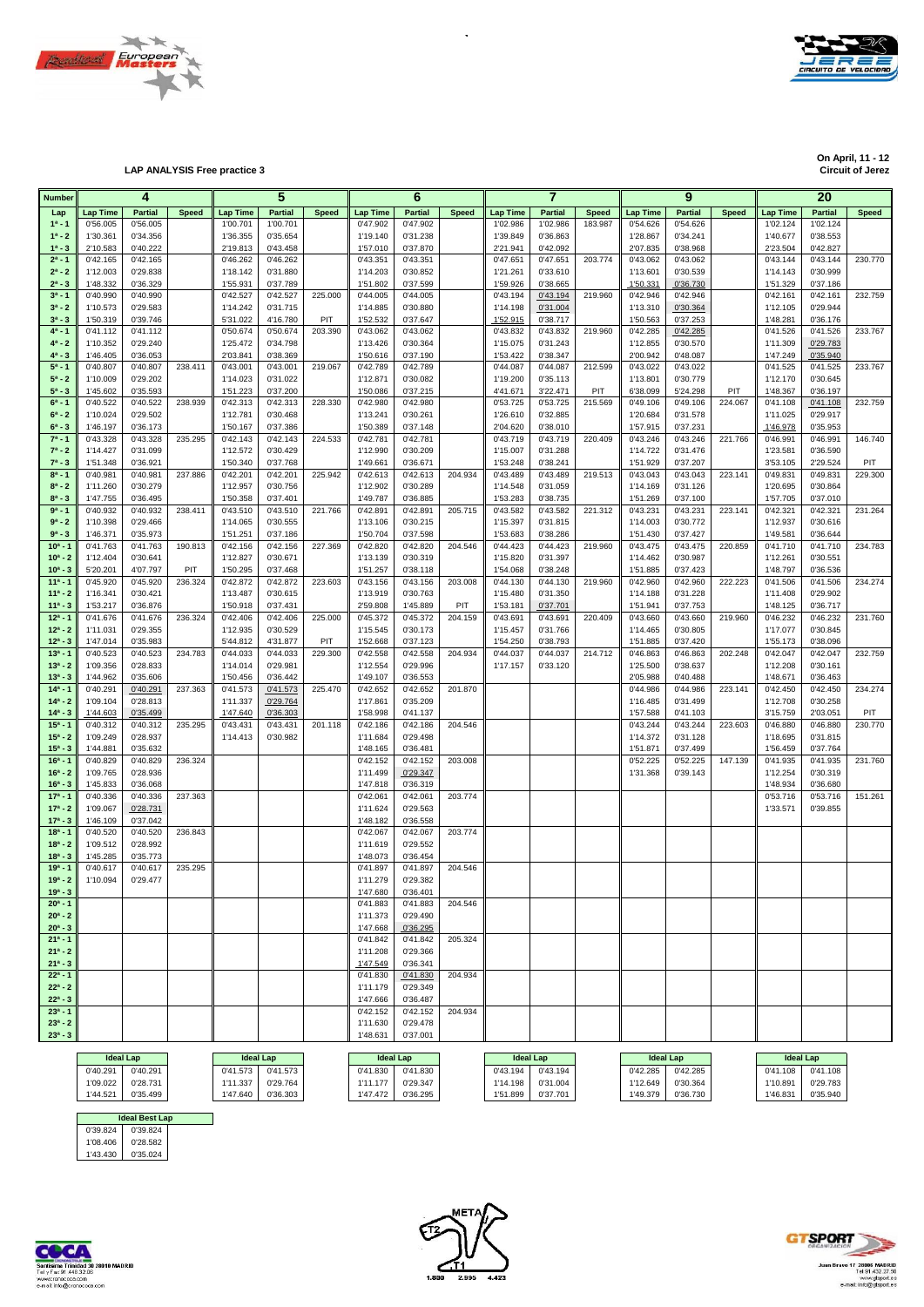



**Circuit of Jerez LAP ANALYSIS Free practice 3 Circuit of Jerez**

**On April, 11 - 12 On April, 11 - 12**

| <b>Number</b>            |          | 29                |              |                 | 44                |              |                 | 46                    |              |                 | 52                |              |                   | 58       |              |                 | 61                |              |
|--------------------------|----------|-------------------|--------------|-----------------|-------------------|--------------|-----------------|-----------------------|--------------|-----------------|-------------------|--------------|-------------------|----------|--------------|-----------------|-------------------|--------------|
| Lap                      | Lap Time | <b>Partial</b>    | <b>Speed</b> | <b>Lap Time</b> | <b>Partial</b>    | <b>Speed</b> | <b>Lap Time</b> | Partial               | <b>Speed</b> | <b>Lap Time</b> | <b>Partial</b>    | <b>Speed</b> | <b>Lap Time</b>   | Partial  | <b>Speed</b> | <b>Lap Time</b> | <b>Partial</b>    | <b>Speed</b> |
| $1^a - 1$                | 0'59.135 | 0'59.135          |              | 0'53.559        | 0'53.559          |              | 0'55.875        | 0'55.875              |              | 0'59.323        | 0'59.323          |              | 1'06.158          | 1'06.158 |              | 0'51.004        | 0'51.004          |              |
| $1^a - 2$                | 1'31.873 | 0'32.738          |              | 1'27.046        | 0'33.487          |              | 1'31.381        | 0'35.506              |              | 1'41.469        | 0'42.146          |              | 1'46.910          | 0'40.752 |              | 1'22.463        | 0'31.459          |              |
| $1^a - 3$                | 2'10.792 | 0'38.919          |              | 2'07.105        | 0'40.059          |              | 2'14.411        | 0'43.030              |              | 2'19.266        | 0'37.797          |              | 2'28.829          | 0'41.919 |              | 1'58.672        | 0'36.209          |              |
| $2^a - 1$                | 0'43.187 | 0'43.187          |              | 0'44.242        | 0'44.242          |              | 0'43.044        | 0'43.044              |              | 0'40.734        | 0'40.734          |              | 0'46.055          | 0'46.055 |              | 0'41.278        | 0'41.278          |              |
| $2^a - 2$                | 1'13.414 | 0'30.227          |              | 1'15.496        | 0'31.254          |              | 1'14.081        | 0'31.037              |              | 1'10.208        | 0'29.474          |              | 1'18.808          | 0'32.753 |              | 1'11.488        | 0'30.210          |              |
| $2^a - 3$                | 5'31.834 | 4'18.420          | PIT          | 1'53.046        | 0'37.550          |              | 1'51.199        | 0'37.118              |              | 1'45.648        | 0'35.440          |              | 5'31.481          | 4'12.673 | PIT          | 1'48.377        | 0'36.889          |              |
| $3^a - 1$                | 0'46.788 | 0'46.788          |              | 0'43.330        | 0'43.330          | 209.303      | 0'44.008        | 0'44.008              |              | 0'40.359        | 0'40.359          |              | 0'50.430          | 0'50.430 |              | 0'40.638        | 0'40.638          |              |
| $3^a - 2$                | 1'17.195 | 0'30.407          |              | 1'14.201        | 0'30.871          |              | 1'21.122        | 0'37.114              |              | 1'09.315        | 0'28.956          |              | 1'22.362          | 0'31.932 |              | 1'09.744        | 0'29.106          |              |
| $3^{a} - 3$              | 1'54.794 | 0'37.599          |              | 1'51.735        | 0'37.534          |              | 2'00.650        | 0'39.528              |              | 1'44.430        | 0'35.115          |              | 2'00.966          | 0'38.604 |              | 1'45.472        | 0'35.728          |              |
| $4^a - 1$                | 0'43.282 | 0'43.282          | 207.294      | 0'42.814        | 0'42.814          | 210.527      | 0'43.102        | 0'43.102              |              | 0'39.824        | 0'39.824          | 240.000      | 0'43.428          | 0'43.428 | 205.324      | 0'40.554        | 0'40.554          |              |
| $4^a - 2$                | 1'13.544 | 0'30.262          |              | 1'12.886        | 0'30.072          |              | 1'14.667        | 0'31.565              |              | 1'08.406        | 0'28.582          |              | 1'14.656          | 0'31.228 |              | 1'09.698        | 0'29.144          |              |
| $4^a - 3$                | 1'51.011 | 0'37.467          |              | 1'50.017        | 0'37.131          |              | 1'51.924        | 0'37.257              |              | 1'43.556        | 0'35.150          |              | 1'52.817          | 0'38.161 |              | 3'08.668        | 1'58.970          | PIT          |
| $5^a - 1$                | 0'42.558 | 0'42.558          | 208.898      | 0'42.627        | 0'42.627          | 210.938      | 0'43.048        | 0'43.048              |              | 0'44.806        | 0'44.806          | 192.171      | 0'43.433          | 0'43.433 | 205.715      | 0'46.047        | 0'46.047          | 186.529      |
| $5^a - 2$                | 1'12.463 | 0'29.905          |              | 1'12.763        | 0'30.136          |              | 1'14.000        | 0'30.952              |              | 1'18.548        | 0'33.742          |              | 1'15.240          | 0'31.807 |              | 1'16.604        | 0'30.557          |              |
| $5^a - 3$                | 1'49.367 | 0'36.904          |              | 1'49.864        | 0'37.101          |              | 1'50.966        | 0'36.966              |              | 6'14.800        | 4'56.252          | PIT          | 1'53.536          | 0'38.296 |              | 1'56.083        | 0'39.479          |              |
| $6^a - 1$                | 0'42.203 | 0'42.203          | 207.693      | 0'42.649        | 0'42.649          | 210.117      | 0'43.002        | 0'43.002              |              | 1'07.486        | 1'07.486          | 137.405      | 0'43.292          | 0'43.292 | 205.715      | 0'40.916        | 0'40.916          | 234.783      |
| $6^a - 2$                | 1'12.045 | 0'29.842          |              | 1'12.664        | 0'30.015          |              | 1'13.901        | 0'30.899              |              | 1'52.166        | 0'44.680          |              | 1'14.105          | 0'30.813 |              | 1'10.239        | 0'29.323          |              |
| $6^{a} - 3$              | 1'49.092 | 0'37.047          |              | 1'49.548        | 0'36.884          |              | 1'50.968        | 0'37.067              |              | 2'46.101        | 0'53.935          |              | 1'53.363          | 0'39.258 |              | 1'45.592        | 0'35.353          |              |
| $7^a - 1$                | 0'42.590 | 0'42.590          | 207.693      | 0'43.085        | 0'43.085          | 208.495      | 0'42.586        | 0'42.586              | 226.416      | 0'42.319        | 0'42.319          | 178.808      | 0'44.947          | 0'44.947 | 203.008      | 0'40.640        | 0'40.640          | 235.808      |
| $7^a - 2$                | 1'12.575 | 0'29.985          |              | 1'13.392        | 0'30.307          |              | 1'13.553        | 0'30.967              |              | 1'19.831        | 0'37.512          |              | 1'16.429          | 0'31.482 |              | 1'10.578        | 0'29.938          |              |
| $7^a - 3$                | 1'50.223 | 0'37.648          |              | 1'50.458        | 0'37.066          |              | 1'50.634        | 0'37.081              |              | 1'59.772        | 0'39.941          |              | 1'55.196          | 0'38.767 |              | 1'46.805        | 0'36.227          |              |
| $8^a - 1$                | 0'43.020 | 0'43.020          | 206.897      | 0'42.860        | 0'42.860          | 211.351      | 0'42.519        | 0'42.519              | 225.000      | 0'40.799        | 0'40.799          | 234.783      | 0'43.535          | 0'43.535 | 204.546      | 0'40.572        | 0'40.572          | 235.295      |
| $8^a - 2$                | 1'13.559 | 0'30.539          |              | 1'13.797        | 0'30.937          |              | 1'13.185        | 0'30.666              |              | 1'09.997        | 0'29.198          |              | 1'14.959          | 0'31.424 |              | 1'10.185        | 0'29.613          |              |
| $8^a - 3$                | 5'09.539 | 3'55.980          | PIT          | 1'50.771        | 0'36.974          |              | 1'50.599        | 0'37.414              |              | 1'45.021        | 0'35.024          |              | 1'53.134          | 0'38.175 |              | 1'45.667        | 0'35.482          |              |
| $9a - 1$                 | 0'58.152 | 0'58.152          | 177.632      | 0'42.487        | 0'42.487          | 210.938      | 0'50.953        | 0'50.953              | 179.402      | 0'40.573        | 0'40.573          | 236.324      | 0'43.274          | 0'43.274 | 204.546      | 0'49.861        | 0'49.861          | 185.887      |
| $9a - 2$                 | 1'31.059 | 0'32.907          |              | 1'12.626        | 0'30.139          |              | 1'28.765        | 0'37.812              |              | 1'09.939        | 0'29.366          |              | 1'14.311          | 0'31.037 |              | 1'20.910        | 0'31.049          |              |
| $9^a - 3$                | 2'08.362 | 0'37.303          |              | 1'49.217        | 0'36.591          |              | 6'33.012        | 5'04.247              | <b>PIT</b>   | 1'54.228        | 0'44.289          |              | 1'52.431          | 0'38.120 |              | 4'22.595        | 3'01.685          | PIT          |
| $10a - 1$                | 0'42.282 | 0'42.282          | 208.898      | 0'42.756        | 0'42.756          | 210.527      | 0'49.490        | 0'49.490              | 224.067      | 0'40.430        | 0'40.430          | 235.808      | 0'43.095          | 0'43.095 | 204.934      | 0'57.401        | 0'57.401          | 198.166      |
| $10^a - 2$               | 1'11.927 | 0'29.645          |              | 1'12.470        | 0'29.714          |              | 1'21.302        | 0'31.812              |              | 1'09.477        | 0'29.047          |              | 1'14.097          | 0'31.002 |              | 1'29.451        | 0'32.050          |              |
| $10^a - 3$               | 1'48.548 | 0'36.621          |              | 4'19.983        | 3'07.513          | PIT          | 1'58.461        | 0'37.159              |              | 4'12.522        | 3'03.045          | PIT          | 1'52.032          | 0'37.935 |              | 2'05.946        | 0'36.495          |              |
| $11a - 1$                | 0'42.090 | 0'42.090          | 209.709      | 0'46.378        | 0'46.378          | 211.765      | 0'41.793        | 0'41.793              | 222.223      | 1'01.753        | 1'01.753          | 160.954      | 0'43.383          | 0'43.383 | 203.774      | 0'41.212        | 0'41.212          | 233.767      |
| $11a - 2$                | 1'11.781 | 0'29.691          |              | 1'16.181        | 0'29.803          |              | 1'12.561        | 0'30.768              |              | 1'37.510        | 0'35.757          |              | 1'14.521          | 0'31.138 |              | 1'11.045        | 0'29.833          |              |
| $11a - 3$                | 1'48.289 | 0'36.508          |              | 1'53.056        | 0'36.875          |              | 1'49.198        | 0'36.637              |              | 2'13.652        | 0'36.142          |              | 1'52.353          | 0'37.832 |              |                 |                   |              |
| $12a - 1$                | 0'41.963 | 0'41.963          | 210.117      | 0'42.688        | 0'42.688          | 211.765      | 0'41.727        | 0'41.727              | 225.000      | 0'41.631        | 0'41.631          | 235.295      | 0'43.169          | 0'43.169 | 204.934      |                 |                   |              |
| $12^a - 2$               | 1'11.408 | 0'29.445          |              | 1'12.441        | 0'29.753          |              | 1'13.299        | 0'31.572              |              | 1'11.596        | 0'29.965          |              | 1'16.407          | 0'33.238 |              |                 |                   |              |
| $12^a - 3$               | 1'47.739 | 0'36.331          |              | 1'49.545        | 0'37.104          |              | 1'50.015        | 0'36.716              |              | 1'47.875        | 0'36.279          |              |                   |          |              |                 |                   |              |
| $13a - 1$                | 0'42.149 | 0'42.149          | 209.303      | 0'42.668        | 0'42.668          | 212.599      | 0'41.638        | 0'41.638              | 225.000      | 0'40.945        | 0'40.945          | 236.843      |                   |          |              |                 |                   |              |
| $13^a - 2$               | 1'12.351 | 0'30.202          |              | 1'12.541        | 0'29.873          |              | 1'11.683        | 0'30.045              |              | 1'10.523        | 0'29.578          |              |                   |          |              |                 |                   |              |
| $13^a - 3$               | 7'52.232 | 6'39.881          | PIT          | 1'49.444        | 0'36.903          |              | 1'47.822        | 0'36.139              |              | 1'46.290        | 0'35.767          |              |                   |          |              |                 |                   |              |
| $14a - 1$                | 0'46.310 | 0'46.310          | 208.495      | 0'43.233        | 0'43.233          | 211.765      | 0'41.567        | 0'41.567              | 225.001      | 0'40.850        | 0'40.850          | 236.843      |                   |          |              |                 |                   |              |
| $14^a - 2$               | 1'16.220 | 0'29.910          |              | 1'13.634        | 0'30.401          |              | 1'11.726        | 0'30.159              |              | 1'10.423        | 0'29.573          |              |                   |          |              |                 |                   |              |
| $14^a - 3$               | 1'52.824 | 0'36.604          |              | 1'51.344        | 0'37.710          |              | 1'48.070        | 0'36.344              |              | 1'45.964        | 0'35.541          |              |                   |          |              |                 |                   |              |
| $15a - 1$                | 0'42.223 | 0'42.223          | 208.495      | 0'42.791        | 0'42.791          | 212.599      | 0'41.633        | 0'41.633              | 225.470      | 0'41.086        | 0'41.086          | 235.295      |                   |          |              |                 |                   |              |
| $15^a - 2$               | 1'11.576 | 0'29.353          |              | 1'12.739        | 0'29.948          |              | 1'11.789        | 0'30.156              |              | 1'10.927        | 0'29.841          |              |                   |          |              |                 |                   |              |
| $15^a - 3$               | 1'48.906 | 0'37.330          |              | 1'49.466        | 0'36.727          |              | 1'48.442        | 0'36.653              |              | 1'46.548        | 0'35.621          |              |                   |          |              |                 |                   |              |
| $16^a - 1$               | 0'44.027 | 0'44.027          | 189.142      | 0'42.499        | 0'42.499          | 213.018      | 0'41.325        | 0'41.325              | 225.942      | 0'50.483        | 0'50.483          | 140.625      |                   |          |              |                 |                   |              |
| $16^a - 2$               | 1'15.851 | 0'31.824          |              | 1'12.170        | 0'29.671          |              | 1'11.364        | 0'30.039              |              | 1'29.927        | 0'39.444          |              |                   |          |              |                 |                   |              |
| $16^a - 3$               |          |                   |              | 1'48.943        | 0'36.773          |              | 1'47.757        | 0'36.393              |              |                 |                   |              |                   |          |              |                 |                   |              |
| $17a - 1$                |          |                   |              | 0'44.021        | 0'44.021          | 209.709      | 0'41.295        | 0'41.295              | 226.416      |                 |                   |              |                   |          |              |                 |                   |              |
| $17a - 2$                |          |                   |              | 1'14.341        | 0'30.320          |              | 1'11.277        | 0'29.982              |              |                 |                   |              |                   |          |              |                 |                   |              |
| $17^a - 3$               |          |                   |              | 1'51.034        | 0'36.693          |              | 1'48.055        | 0'36.778              |              |                 |                   |              |                   |          |              |                 |                   |              |
| $18a - 1$                |          |                   |              | 0'42.548        | 0'42.548          | 212.599      | 0'41.649        | 0'41.649              | 224.533      |                 |                   |              |                   |          |              |                 |                   |              |
| $18a - 2$                |          |                   |              | 1'12.163        | 0'29.615          |              | 1'11.944        | 0'30.295              |              |                 |                   |              |                   |          |              |                 |                   |              |
| $18a - 3$                |          |                   |              |                 |                   |              |                 |                       |              |                 |                   |              |                   |          |              |                 |                   |              |
| $19a - 1$                |          |                   |              |                 |                   |              |                 |                       |              |                 |                   |              |                   |          |              |                 |                   |              |
| $19^a - 2$               |          |                   |              |                 |                   |              |                 |                       |              |                 |                   |              |                   |          |              |                 |                   |              |
| $19a - 3$                |          |                   |              |                 |                   |              |                 |                       |              |                 |                   |              |                   |          |              |                 |                   |              |
| $20^a - 1$               |          |                   |              |                 |                   |              |                 |                       |              |                 |                   |              |                   |          |              |                 |                   |              |
| $20^a - 2$               |          |                   |              |                 |                   |              |                 |                       |              |                 |                   |              |                   |          |              |                 |                   |              |
| $20^a - 3$               |          |                   |              |                 |                   |              |                 |                       |              |                 |                   |              |                   |          |              |                 |                   |              |
| $21a - 1$                |          |                   |              |                 |                   |              |                 |                       |              |                 |                   |              |                   |          |              |                 |                   |              |
| $21^a - 2$               |          |                   |              |                 |                   |              |                 |                       |              |                 |                   |              |                   |          |              |                 |                   |              |
| $21^a - 3$               |          |                   |              |                 |                   |              |                 |                       |              |                 |                   |              |                   |          |              |                 |                   |              |
| $22^a - 1$               |          |                   |              |                 |                   |              |                 |                       |              |                 |                   |              |                   |          |              |                 |                   |              |
| $22^a - 2$               |          |                   |              |                 |                   |              |                 |                       |              |                 |                   |              |                   |          |              |                 |                   |              |
| $22^a - 3$               |          |                   |              |                 |                   |              |                 |                       |              |                 |                   |              |                   |          |              |                 |                   |              |
| $23a - 1$                |          |                   |              |                 |                   |              |                 |                       |              |                 |                   |              |                   |          |              |                 |                   |              |
| $23^a - 2$<br>$23^a - 3$ |          |                   |              |                 |                   |              |                 |                       |              |                 |                   |              |                   |          |              |                 |                   |              |
|                          |          |                   |              |                 |                   |              |                 |                       |              |                 |                   |              |                   |          |              |                 |                   |              |
|                          |          | <b>Ideal Lap</b>  |              |                 | <b>Ideal Lap</b>  |              |                 | <b>Ideal Lap</b>      |              |                 | <b>Ideal Lap</b>  |              | <b>Ideal Lap</b>  |          |              |                 | <b>Ideal Lap</b>  |              |
|                          |          | 0'41.963 0'41.963 |              |                 | 0'42.487 0'42.487 |              |                 | $0'41.295$ $0'41.295$ |              |                 | 0'39.824 0'39.824 |              | 0'43.095 0'43.095 |          |              |                 | 0'40.554 0'40.554 |              |

 $\ddot{\phantom{0}}$ 

|          | <b>Ideal Lap</b>      |          | <b>Ideal Lap</b> |          | <b>Ideal Lap</b> |          | <b>Ideal Lap</b> |          | <b>Ideal Lap</b> | <b>Ideal Lap</b> |          |
|----------|-----------------------|----------|------------------|----------|------------------|----------|------------------|----------|------------------|------------------|----------|
| 0'41.963 | 0'41.963              | 0'42.487 | 0'42.487         | 0'41.295 | 0'41.295         | 0'39.824 | 0'39.824         | 0'43.095 | 0'43.095         | 0'40.554         | 0'40.554 |
| 1'11.316 | 0'29.353              | 1'12.102 | 0'29.615         | 1'11.277 | 0'29.982         | 1'08.406 | 0'28.582         | 1'13.908 | 0'30.813         | 1'09.660         | 0'29.106 |
| 1'47.647 | 0'36.331              | 1'48.693 | 0'36.591         | 1'47.416 | 0'36.139         | 1'43.430 | 0'35.024         | 1'51.740 | 0'37.832         | 1'45.013         | 0'35.353 |
|          |                       |          |                  |          |                  |          |                  |          |                  |                  |          |
|          | <b>Ideal Best Lap</b> |          |                  |          |                  |          |                  |          |                  |                  |          |







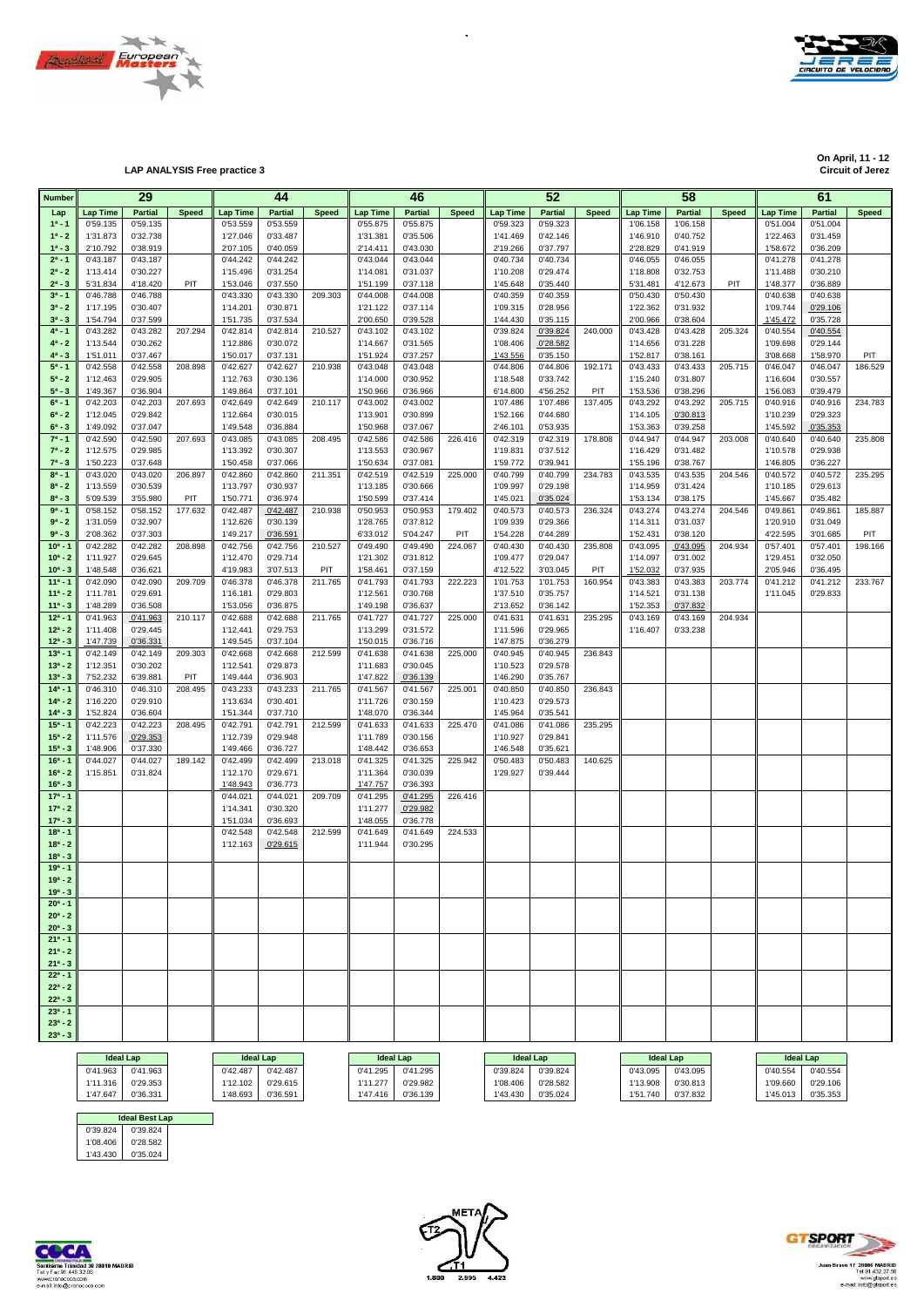



**Circuit of Jerez LAP ANALYSIS Free practice 3 Circuit of Jerez**

| <b>Number</b>            |                      | 74                   |              |                      | 87                   | 88           |                      |                      |              |  |
|--------------------------|----------------------|----------------------|--------------|----------------------|----------------------|--------------|----------------------|----------------------|--------------|--|
| Lap                      | <b>Lap Time</b>      | <b>Partial</b>       | <b>Speed</b> | Lap Time             | <b>Partial</b>       | <b>Speed</b> | <b>Lap Time</b>      | <b>Partial</b>       | <b>Speed</b> |  |
| $1^a - 1$                | 0'54.336             | 0'54.336             | 224.067      | 0'57.854             | 0'57.854             | 198.166      | 1'00.957             | 1'00.957             |              |  |
| $1^a - 2$                | 1'26.391             | 0'32.055             |              | 1'35.411             | 0'37.557             |              | 1'37.996             | 0'37.039             |              |  |
| $1^a - 3$                | 2'04.774             | 0'38.383             |              | 2'17.049             | 0'41.638             |              | 2'20.814             | 0'42.818             |              |  |
| $2^a - 1$<br>$2^a - 2$   | 0'43.337<br>1'14.555 | 0'43.337<br>0'31.218 | 226.416      | 0'40.867<br>1'09.987 | 0'40.867<br>0'29.120 | 238.939      | 0'46.653<br>1'20.779 | 0'46.653<br>0'34.126 |              |  |
| $2^a - 3$                | 1'51.894             | 0'37.339             |              | 1'45.162             | 0'35.175             |              | 4'33.173             | 3'12.394             | PIT          |  |
| $3^a - 1$                | 0'42.975             | 0'42.975             | 224.533      | 0'54.876             | 0'54.876             | 156.977      | 0'46.245             | 0'46.245             |              |  |
| $3^a - 2$                | 1'14.279             | 0'31.304             |              | 1'31.985             | 0'37.109             |              | 1'16.972             | 0'30.727             |              |  |
| $3^a - 3$                | 1'52.018             | 0'37.739             |              | 5'19.191             | 3'47.206             | PIT          | 1'54.184             | 0'37.212             |              |  |
| $4^a - 1$                | 0'42.058             | 0'42.058             | 225.000      | 0'46.362             | 0'46.362             | 213.018      | 0'42.259             | 0'42.259             |              |  |
| $4^a - 2$                | 1'12.598             | 0'30.540             |              | 1'20.318             | 0'33.956             |              | 1'12.229             | 0'29.970             |              |  |
| $4^a - 3$                | 1'49.732             | 0'37.134             |              | 2'01.412             | 0'41.094             |              | 1'48.697             | 0'36.468             |              |  |
| $5^a - 1$                | 0'42.153             | 0'42.153             | 227.849      | 0'40.934             | 0'40.934             | 237.886      | 0'41.872             | 0'41.872             | 233.262      |  |
| $5^a - 2$<br>$5^a - 3$   | 1'12.820<br>1'49.777 | 0'30.667             |              | 1'09.920<br>1'45.007 | 0'28.986<br>0'35.087 |              | 1'11.914<br>1'48.405 | 0'30.042<br>0'36.491 |              |  |
| $6^a - 1$                | 0'42.274             | 0'36.957<br>0'42.274 | 225.942      | 0'41.506             | 0'41.506             | 233.262      | 0'40.935             | 0'40.935             | 234.274      |  |
| $6^a - 2$                | 1'13.038             | 0'30.764             |              | 1'12.179             | 0'30.673             |              | 1'10.574             | 0'29.639             |              |  |
| $6^a - 3$                | 1'50.054             | 0'37.016             |              | 1'49.936             | 0'37.757             |              | 1'46.557             | 0'35.983             |              |  |
| $7^a - 1$                | 0'51.450             | 0'51.450             | 182.433      | 0'40.402             | 0'40.402             | 238.939      | 0'40.715             | 0'40.715             | 233.767      |  |
| $7^a - 2$                | 1'26.312             | 0'34.862             |              | 1'09.279             | 0'28.877             |              | 1'10.197             | 0'29.482             |              |  |
| $7^a - 3$                | 4'56.065             | 3'29.753             | PIT          | 1'44.424             | 0'35.145             |              | 1'46.379             | 0'36.182             |              |  |
| $8^{a} - 1$              | 0'55.362             | 0'55.362             | 224.067      | 0'45.145             | 0'45.145             | 209.303      | 0'40.645             | 0'40.645             | 232.759      |  |
| $8^a - 2$                | 1'28.123             | 0'32.761             |              | 1'19.700             | 0'34.555             |              | 1'11.555             | 0'30.910             |              |  |
| $8^a - 3$<br>$9a - 1$    | 2'05.970             | 0'37.847             |              | 2'01.241             | 0'41.541<br>0'40.512 |              | 7'09.311             | 5'57.756             | PIT          |  |
| $9a - 2$                 | 0'42.429<br>1'13.258 | 0'42.429<br>0'30.829 | 224.533      | 0'40.512<br>1'09.377 | 0'28.865             | 240.000      | 0'45.903<br>1'15.843 | 0'45.903<br>0'29.940 | 222.223      |  |
| $9^a - 3$                | 1'50.164             | 0'36.906             |              | 1'44.727             | 0'35.350             |              | 1'53.015             | 0'37.172             |              |  |
| $10^{a} - 1$             | 0'42.669             | 0'42.669             | 225.942      | 0'40.275             | 0'40.275             | 238.938      | 0'41.358             | 0'41.358             | 227.369      |  |
| $10^a - 2$               | 1'13.717             | 0'31.048             |              | 1'09.244             | 0'28.969             |              | 1'10.578             | 0'29.220             |              |  |
| $10^a - 3$               | 4'08.626             | 2'54.909             | PIT          | 1'44.549             | 0'35.305             |              | 1'46.493             | 0'35.915             |              |  |
| $11a - 1$                | 0'48.115             | 0'48.115             | 227.369      | 0'49.717             | 0'49.717             | 188.154      | 0'40.763             | 0'40.763             | 232.759      |  |
| $11a - 2$                | 1'18.628             | 0'30.513             |              | 1'24.041             | 0'34.324             |              | 1'09.917             | 0'29.154             |              |  |
| $11a - 3$                | 1'55.515             | 0'36.887             |              |                      |                      |              | 1'45.502             | 0'35.585             |              |  |
| $12^a - 1$               | 0'41.770             | 0'41.770             | 227.369      |                      |                      |              | 0'40.530             | 0'40.530             | 234.783      |  |
| $12^a - 2$<br>$12^a - 3$ | 1'11.542<br>1'53.285 | 0'29.772<br>0'41.743 |              |                      |                      |              | 1'09.470<br>1'45.611 | 0'28.940<br>0'36.141 |              |  |
| $13a - 1$                | 0'41.864             | 0'41.864             | 223.141      |                      |                      |              | 0'40.991             | 0'40.991             | 232.759      |  |
| $13^a - 2$               | 1'11.646             | 0'29.782             |              |                      |                      |              | 1'10.234             | 0'29.243             |              |  |
| $13^a - 3$               | 1'48.966             | 0'37.320             |              |                      |                      |              | 4'33.078             | 3'22.844             | PIT          |  |
| $14a - 1$                | 0'41.546             | 0'41.546             | 227.849      |                      |                      |              | 0'45.860             | 0'45.860             | 231.760      |  |
| $14a - 2$                | 1'11.240             | 0'29.694             |              |                      |                      |              | 1'15.407             | 0'29.547             |              |  |
| $14^a - 3$               |                      |                      |              |                      |                      |              | 1'51.242             | 0'35.835             |              |  |
| $15^a - 1$               |                      |                      |              |                      |                      |              | 0'40.721             | 0'40.721             | 235.295      |  |
| $15^a - 2$               |                      |                      |              |                      |                      |              | 1'09.895             | 0'29.174             |              |  |
| $15^a - 3$<br>$16^a - 1$ |                      |                      |              |                      |                      |              | 1'45.155<br>0'40.388 | 0'35.260<br>0'40.388 | 235.295      |  |
| $16^a - 2$               |                      |                      |              |                      |                      |              | 1'09.511             | 0'29.123             |              |  |
| $16^a - 3$               |                      |                      |              |                      |                      |              | 1'44.778             | 0'35.267             |              |  |
| $17a - 1$                |                      |                      |              |                      |                      |              | 0'40.451             | 0'40.451             | 234.783      |  |
| $17a - 2$                |                      |                      |              |                      |                      |              | 1'10.507             | 0'30.056             |              |  |
| $17a - 3$                |                      |                      |              |                      |                      |              |                      |                      |              |  |
| $18a - 1$                |                      |                      |              |                      |                      |              |                      |                      |              |  |
| $18a - 2$                |                      |                      |              |                      |                      |              |                      |                      |              |  |
| $18^a - 3$<br>$19a - 1$  |                      |                      |              |                      |                      |              |                      |                      |              |  |
| $19a - 2$                |                      |                      |              |                      |                      |              |                      |                      |              |  |
| $19a - 3$                |                      |                      |              |                      |                      |              |                      |                      |              |  |
| $20^a - 1$               |                      |                      |              |                      |                      |              |                      |                      |              |  |
| $20^a - 2$               |                      |                      |              |                      |                      |              |                      |                      |              |  |
| $20^a - 3$               |                      |                      |              |                      |                      |              |                      |                      |              |  |
| $21^a - 1$               |                      |                      |              |                      |                      |              |                      |                      |              |  |
| $21^a - 2$               |                      |                      |              |                      |                      |              |                      |                      |              |  |
| $21^a - 3$               |                      |                      |              |                      |                      |              |                      |                      |              |  |
| $22^a - 1$<br>$22^a - 2$ |                      |                      |              |                      |                      |              |                      |                      |              |  |
| $22^a - 3$               |                      |                      |              |                      |                      |              |                      |                      |              |  |
| $23a - 1$                |                      |                      |              |                      |                      |              |                      |                      |              |  |
| $23a - 2$                |                      |                      |              |                      |                      |              |                      |                      |              |  |
| $23^a - 3$               |                      |                      |              |                      |                      |              |                      |                      |              |  |
|                          |                      |                      |              |                      |                      |              |                      |                      |              |  |
|                          |                      | <b>Ideal Lap</b>     |              |                      | <b>Ideal Lap</b>     |              | <b>Ideal Lap</b>     |                      |              |  |

| <b>Ideal Lap</b> |          | <b>Ideal Lap</b> |          |          | <b>Ideal Lap</b> |
|------------------|----------|------------------|----------|----------|------------------|
| 0'41.546         | 0'41.546 | 0'40.275         | 0'40.275 | 0'40.388 | 0'40.388         |
| 1'11.240         | 0'29.694 | 1'09.140         | 0'28.865 | 1'09.328 | 0'28.940         |
| 1'48.127         | 0'36.887 | 1'44.227         | 0'35.087 | 1'44.588 | 0'35.260         |
|                  |          |                  |          |          |                  |

| 0'40.275 |  |
|----------|--|
| 1'09.140 |  |
| 44.227   |  |
|          |  |

| Ideal Lap |          |  |  |  |  |  |  |
|-----------|----------|--|--|--|--|--|--|
| 0'40.388  | 0'40.388 |  |  |  |  |  |  |
| 1'09.328  | 0'28.940 |  |  |  |  |  |  |
| 1'44.588  | 0'35.260 |  |  |  |  |  |  |

|          | <b>Ideal Best Lap</b> |  |
|----------|-----------------------|--|
| 0'39.824 | 0'39.824              |  |
| 1'08.406 | 0'28.582              |  |
| 1'43.430 | 0'35.024              |  |





 $\ddot{\phantom{0}}$ 



**On April, 11 - 12 On April, 11 - 12**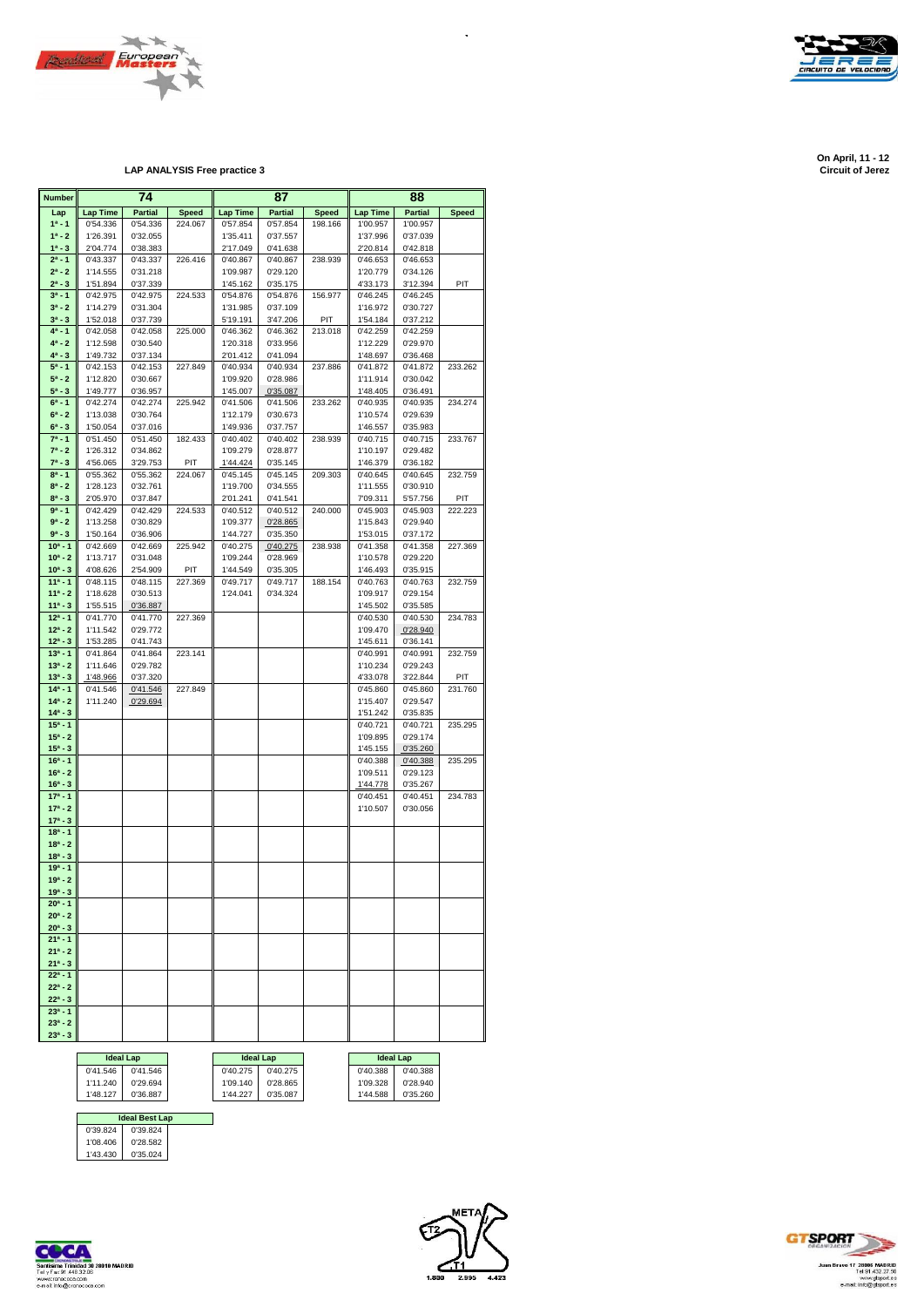



**Free practice 3 Sectors Results** On April, 11 - 12

|         |    | Sector - 1              |             | Sector - 2                            |             |   | Sector - 3                      |             |    | Ideal Lap vs Best Lap          |          |                         |              |
|---------|----|-------------------------|-------------|---------------------------------------|-------------|---|---------------------------------|-------------|----|--------------------------------|----------|-------------------------|--------------|
|         |    | Ord.   Nº Driver        | <b>Time</b> | Nº Driver                             | <b>Time</b> |   | Nº Driver                       | <b>Time</b> |    | Ord. Nº Driver                 |          | Ideal Lap Best Lap Ord. |              |
|         |    | 52 Harrison - Correa    |             | 39.824   52 Harrison - Correa         | 28.582      |   | 52 Harrison - Correa            | 35.024      |    | 52 Harrison - Correa           | 1'43.430 | 1'43.556                |              |
|         |    | <b>87</b> James Swift   | 40.275      | 4 Patterson - Kapadia                 | 28.731      |   | <b>87 James Swift</b>           | 35.087      |    | 87 James Swift                 | 1'44.227 | 1'44.424                | $\mathbf{2}$ |
|         |    | 4 Patterson - Kapadia   | 40.291      | <b>187</b> James Swift                | 28.865      |   | 88 Woodward - Kaiser            | 35.260      | 3  | 4 Patterson - Kapadia          | 1'44.521 | 1'44.603                | 3            |
| 4       |    | 88 Woodward - Kaiser    |             | 40.388 <b>88</b> Woodward - Kaiser    | 28.940      |   | <b>61</b> Manhal Allos          | 35.353      |    | 88 Woodward - Kaiser           | 1'44.588 | 1'44.778                | 4            |
| 5.      |    | <b>61</b> Manhal Allos  |             | 40.554 <b>61</b> Manhal Allos         | 29.106      |   | 4 Patterson - Kapadia           | 35.499      | 5. | 61 Manhal Allos                | 1'45.013 | 1'45.472                | 5            |
| 6       |    | <b>20</b> Alain Costa   |             | 41.108 $\parallel$ 6 Cummings - Ellis | 29.347      |   | <b>20</b> Alain Costa           | 35.940      | 6  | 20 Alain Costa                 | 1'46.831 | 1'46.978                | -6           |
|         |    | 46 Andrew Ferguson      |             | 41.295 29 Marteotto - Cencetti        | 29.353      |   | 46 Andrew Ferguson              | 36.139      |    | 46 Andrew Ferguson             | 1'47.416 | 1'47.757                | 10           |
| 8       |    | <b>74 James Abbott</b>  |             | 41.546 <b>44</b> Shahin Nouri         | 29.615      |   | 6 Cummings - Ellis              | 36.295      |    | 6 Cummings - Ellis             | 1'47.472 | 1'47.549                |              |
| 9       | 5. | Jaap Bartels            |             | 41.573 <b>74</b> James Abbott         | 29.694      | 5 | Jaap Bartels                    | 36.303      | 9. | 5 Jaap Bartels                 | 1'47.640 | 1'47.640                | 8            |
| 10      |    | 6 Cummings - Ellis      |             | 41.830 $\parallel$ 5 Jaap Bartels     | 29.764      |   | <b>129</b> Marteotto - Cencetti | 36.331      | 10 | 29 Marteotto - Cencetti        | 1'47.647 | 1'47.739                | 9            |
| 11      |    | 29 Marteotto - Cencetti |             | 41.963 <b>20</b> Alain Costa          | 29.783      |   | 44 Shahin Nouri                 | 36.591      | 11 | 74 James Abbott                | 1'48.127 | 1'48.966                | 12           |
| $12 \,$ | 9  | Constable - Cantillon   |             | 42.285 46 Andrew Ferguson             | 29.982      |   | <b>9</b> Constable - Cantillon  | 36.730      | 12 | 44 Shahin Nouri                | 1'48.693 | 1'48.943                | 11           |
| 13      |    | 44 Shahin Nouri         | 42.487      | <b>9</b> Constable - Cantillon        | 30.364      |   | 74 James Abbott                 | 36.887      | 13 | <b>9</b> Constable - Cantillon | 1'49.379 | 1'50.331                | 13           |
| 14      |    | 58 Pierre Schroeder     |             | 43.095    58 Pierre Schroeder         | 30.813      |   | Jean Gandar                     | 37.701      | 14 | <b>58 Pierre Schroeder</b>     | 1'51.740 | 1'52.032                | 14           |
| 15      |    | Jean Gandar             | 43.194   7  | Jean Gandar                           |             |   | 31.004   58 Pierre Schroeder    | 37.832      | 15 | Jean Gandar                    | 1'51.899 | 1'52.915                | 15           |

J **Santisima Trinidad 30 28010 MADRID**Tel y Fax 91.448.32.06 Tel 91.432.27.50 www.cronococa.com<br>e-mail:info@cronococa.com



www.gtsport.es e-mail: info@gtsport.es

Circuit of Jerez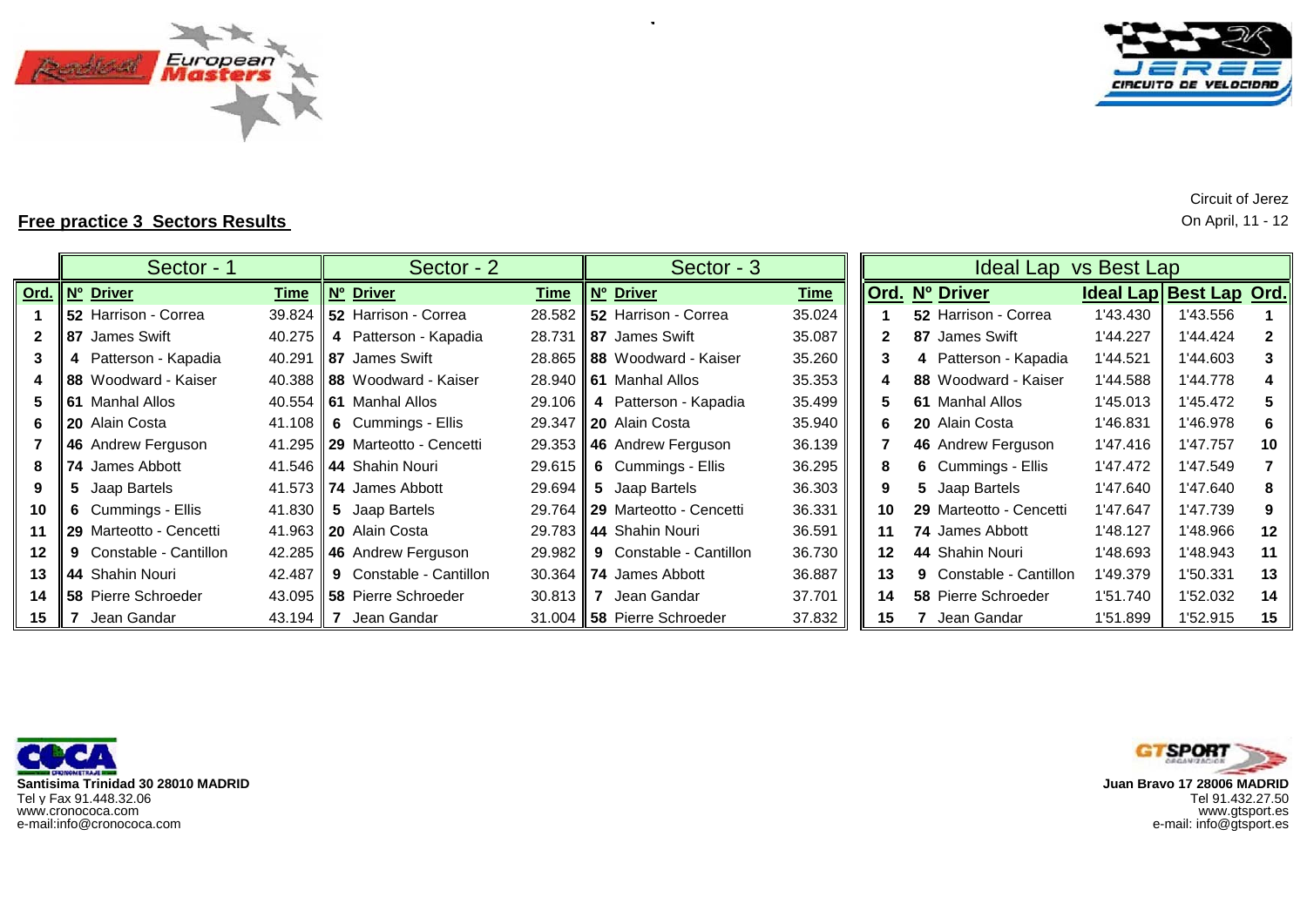



**Free practice 3 MAXIMUM SPEED** On April, 11 - 12

Circuit of Jerez

| Ord.           | <b>No</b> | Entrant               | <b>Driver</b>             | Nat.       | Driver <sub>2</sub>  | Nat.       | <b>Car Type</b>                | Cat. | Cla.            | Km/h    |
|----------------|-----------|-----------------------|---------------------------|------------|----------------------|------------|--------------------------------|------|-----------------|---------|
|                |           | 52 Nielsen Racing     | Jon Harrison              | GGY        | <b>Victor Correa</b> | <b>BRA</b> | SR <sub>8</sub>                | М    | 1 <sup>0</sup>  | 240.000 |
| $\overline{2}$ |           | 87 360 Racing         | James Swift               | <b>GBR</b> |                      |            | SR <sub>8</sub>                | М    | $2^{\circ}$     | 240.000 |
| 3              | 4         | Nielsen Racing        | Jamie Patterson           | <b>GBR</b> | Alex Kapadia         | <b>GBR</b> | SR <sub>8</sub>                | М    | 3 <sup>o</sup>  | 238.939 |
| 4              |           | 61 RAW                | <b>Manhal Allos</b>       | <b>GBR</b> |                      |            | SR <sub>8</sub>                | М    | $4^{\circ}$     | 235.808 |
| 5              |           | 88 360 Racing         | Terrence Woodward         | <b>GBR</b> | <b>Ross Kaiser</b>   | <b>GBR</b> | SR <sub>8</sub>                | М    | $5^{\circ}$     | 235.295 |
| 6              |           | 20 Radical France     | Alain Costa               | <b>MCO</b> |                      |            | SR <sub>8</sub>                | Μ    | $6^{\circ}$     | 234.783 |
| 7              | 5         | Nielsen Racing        | Jaap Bartels              | <b>NLD</b> |                      |            | Spyder                         | М    | $7^\circ$       | 229.300 |
| 8              |           | 74 Works              | James Abbott              | <b>GBR</b> |                      |            | Spyder                         | М    | $8^{\circ}$     | 227.849 |
| 9              |           | 46 RAW                | Andrew Ferguson           | <b>GBR</b> |                      |            | Spyder                         | Μ    | $9^{\circ}$     | 226.416 |
| 10             | 9         | <b>Works</b>          | Jamie Constable           | <b>GBR</b> | Mike Cantillon       | <b>GBR</b> | Spyder                         | M    | 10 <sup>o</sup> | 224.067 |
| 11             |           | <b>Radical France</b> | Jean Gandar               | <b>BRA</b> |                      |            | Spyder                         | M    | $11^{\circ}$    | 221.312 |
| 12             |           | 44 Works              | Shahin Nouri              | <b>CHE</b> |                      |            | <b>SR3 RSX</b>                 | S    | 1 <sup>0</sup>  | 213.018 |
| 13             |           | 29 RAW                | <b>Marcello Marteotto</b> | <b>ITA</b> | Marco Cencetti       | <b>ITA</b> | SR3 RSX                        | S    | $2^{\circ}$     | 210.117 |
| 14             | 6         | Supreme               | <b>Andy Cummings</b>      | <b>GBR</b> | <b>Bradley Ellis</b> | <b>GBR</b> | SR <sub>3</sub>                | S    | 3 <sup>o</sup>  | 205.715 |
| 15             |           | 58 RAW                | Pierre Schroeder          | <b>LUX</b> |                      |            | SR <sub>3</sub> R <sub>S</sub> | S    | $4^{\circ}$     | 205.715 |

 $\sim$ 





 **Juan Bravo 17 28006 MADRID** www.gtsport.es e-mail: info@gtsport.es